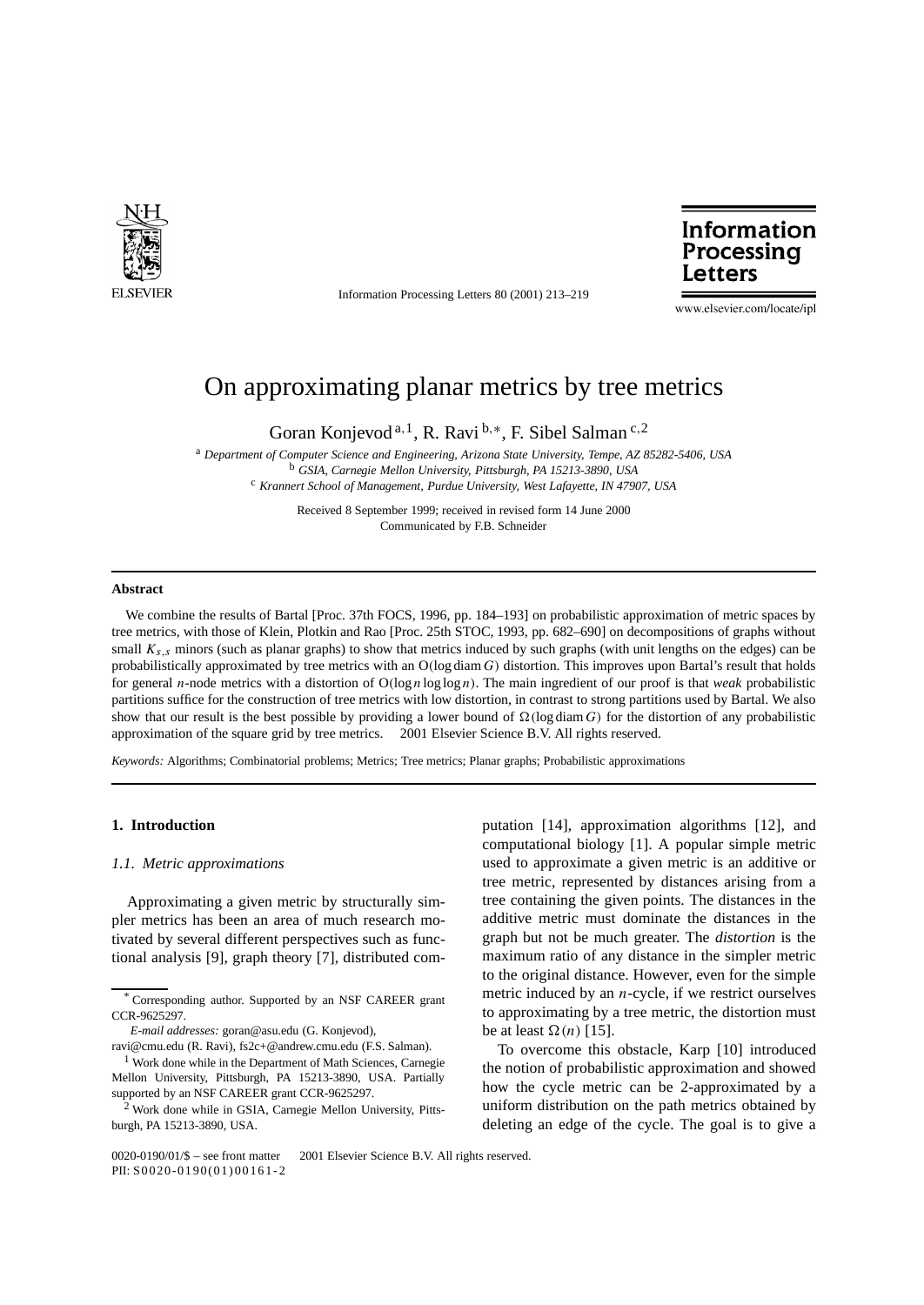polynomially computable probability distribution over a set of simpler metrics each of which dominates the given metric, and at the same time to keep the expected distortion for any edge small. Alon et al. [2] extended this result to show that every metric on *n* points can be probabilistically approximated by tree metrics with distortion 2O*(* <sup>√</sup>log*<sup>n</sup>* log log*n)*.

Bartal [4] achieved a better distortion of  $O(log<sup>2</sup> n)$ and improved this bound to  $O(\log n \log \log n)$  [5]. The technique underlying his results is an efficient computation of (strong) probabilistic partitions of the graph, where the induced graph on each cluster of the partition has a small diameter. The idea is to define a distribution over the set of strong partitions such that for every edge, the probability it is cut by a partition is small. This notion can be extended to define weak probabilistic partitions, where we no longer insist that the diameters of the induced graphs on the clusters be small, but only that any pair of nodes in a cluster are sufficiently close in the original graph (i.e., we impose a bound on the "weak" diameter of the clusters, hence the name).

# *1.2. Our results*

In this paper, we first show that weak probabilistic partitions suffice to guarantee probabilistic approximations by *k*-HSTs (see definition in Section 2) with the same distortion of  $O(log<sup>2</sup> n)$  as in Bartal [4], closely following his construction.

Bartal gives a lower bound of  $\Omega(\log n)$  for approximating the metric of any graph, leaving a small gap to close, as the upper bound is  $O(\log n \log \log n)$ . We show that for any positive integer *s*, the metric of a graph *G* without a  $K_{s,s}$  minor can be probabilistically approximated by tree metrics with distortion O*(*log diam*G)*. For example, planar graphs exclude  $K_{3,3}$ . We obtain this improvement by randomizing a weak-diameter decomposition procedure due to Klein et al. [11] to get weak probabilistic partitions, and using the previous result to build the *k*-HSTs.

We then show that this result is asymptotically optimal by providing a lower bound of  $\Omega(\log \dim G)$ for the distortion of any probabilistic approximation of the square grid by tree metrics. Our lower bound proof uses the easy direction of Yao's minimax theorem [17] and bounds the average distortion of any edge of the square grid in any tree-metric approximation by extending a result of Alon et al. [2].

Finally, we turn to applications of probabilistic approximation by tree metrics to network design problems [3,6,16]. In these applications, it is convenient if the tree metric is a spanning tree of the original metric. We give a simple "lifting" procedure to convert the approximating *k*-HSTs into spanning trees of the original metric while only doubling the expected distortion.

# **2. Probabilistic approximation of metrics via weak partitions**

We use the following definitions from Bartal [4].

**Definition 2.1.** Given a metric space *M* over a finite set *V*, denote the distance between two points  $x, y \in V$ by  $d_M(x, y)$ . A family F of metric spaces over V, *α*-*probabilistically approximates M*, if

 $d_M(x, y) \le d_N(x, y)$ , for all  $N \in \mathcal{F}$ ,  $x, y \in V$ ,

and there exists a probability distribution  $\mathcal D$  on  $\mathcal F$  such that

$$
\mathbf{E}_{\mathcal{D}}[d_N(x, y)] \leqslant \alpha d_M(x, y),
$$

for all  $x, y \in V$ , where  $N \in \mathcal{F}$  is chosen according to the distribution  $D$ . We call  $\alpha$  the distortion.

**Definition 2.2.** Let  $G = (V, E, w)$  be a weighted connected graph. Consider a partition of the vertex set  $V = \bigcup_i V_i$ . The subgraph of *G* induced by  $V_i$ ,  $G[V_i]$ is called a *cluster* of the partition. The *strong diameter* of the cluster is the diameter of *G*[*Vi*], whereas the *weak diameter* of the cluster is the maximum distance in *G* between two vertices of *Vi*.

**Definition 2.3.** An  $\ell$ -(weak) partition of *G* is a partition of the vertex set  $V = \bigcup_i V_i$  such that the strong (weak) diameter of  $G[V_i]$  is at most  $\ell$ , for all *i*.

For a probability distribution  $D$  over all  $\ell$ -partitions of *G*, let *xe* denote the probability that edge *e* crosses a boundary between some two clusters, i.e., its endpoints are in different clusters.

**Definition 2.4.** For any  $0 \le r \le \text{diam } G$ ,  $\lambda, \rho \ge 0$ , an  $(r, \rho, \lambda)$ -(weak) probabilistic partition of *G* is a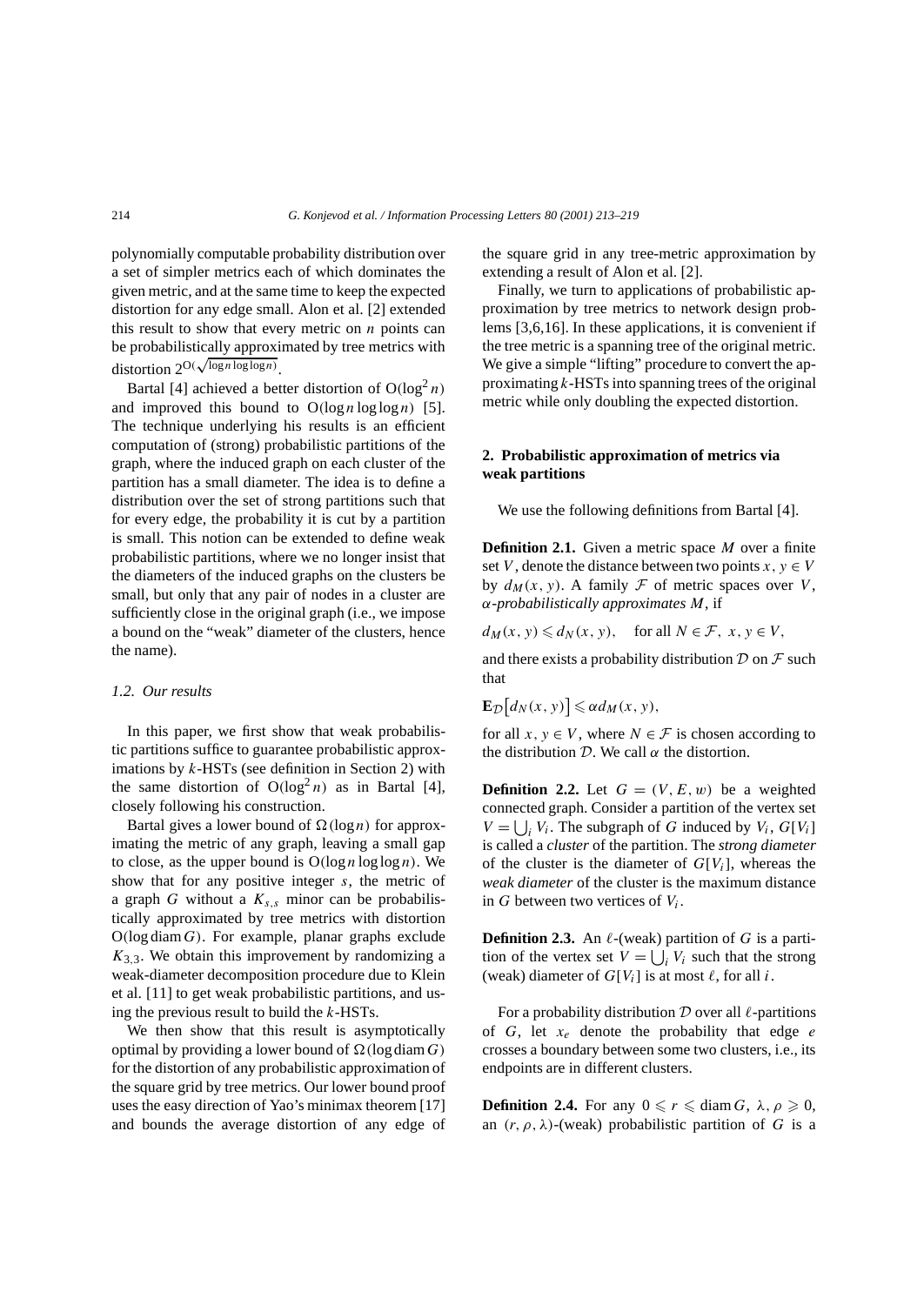probability distribution D over the set of *(rρ)*-(weak) partitions of *G*, such that

$$
x_e \leqslant \frac{\lambda w_e}{r}, \quad \text{for all } e \in E.
$$

**Definition 2.5.** Let  $k > 1$ . A *k*-*hierarchically wellseparated tree* (*k*-HST) is a rooted weighted tree such that

- (1) the edge lengths from any vertex to all of its children are the same, and
- (2) the length of any edge is at most  $1/k$  times the length of its parent edge.

Bartal uses strong probabilistic partitions of a graph recursively to construct a *k*-HST that approximates the metric of the graph.

**Theorem 2.6** [4]. *For all*  $r \ge 0$ *, if there is a polynomially computable (r, ρ, λ)-probabilistic partition of every subgraph of G, then G can be α-probabilistically approximated by a polynomially computable distribution on a set of k-HSTs each of diameter* O*(*diam *G), for*  $\alpha = O(\rho \lambda k \log_k(\text{diam } G)).$ 

We extend this theorem to weak probabilistic partitions.

**Theorem 2.7.** For all  $r \ge 0$ , if there is a polyno*mially computable (r, ρ, λ)-weak probabilistic partition of every subgraph of G, then G can be α-probabilistically approximated by a polynomially computable distribution on a set of k-HSTs each of diameter*  $O(\text{diam } G)$ *, for*  $\alpha = O(\rho \lambda k \log_k(\text{diam } G))$ *.* 

**Proof.** We follow Bartal's construction but deviate from it in the recursive definition of the radius bounds on clusters to accommodate weak partitions. We first construct the family of *k*-HSTs that approximate distances in *G* and then bound the expected distortion.

For  $i = 1, ..., \log_k \text{diam } G$ , let  $r_i = \text{diam } G/(\rho k^i)$ . First, find an  $(r_1, \rho, \lambda)$ -weak probabilistic partition of *G*. Then, find an  $(r_2, \rho, \lambda)$ -weak probabilistic partition of each of the resulting subgraphs of *G*. At a generic iteration *i*, find an  $(r_i, \rho, \lambda)$ -weak probabilistic partition of the current graph  $G_i$ . Let  $C_{i+1}^1, \ldots, C_{i+1}^s$  be the resulting clusters. For each  $j \in \{1, \ldots, s\}$ , recursively construct the *k*-HST of  $C^{j}_{i+1}$ . Denote these trees

 $T_{i+1}^j$  and their roots  $q_{i+1}^j$ , for  $j = 1, \ldots, s$ . We construct  $T_i$  by adding a root node  $q_i$  and connecting it to  $q_{i+1}^j$ , for all  $j = 1, ..., s$ , by an edge of length  $r_i \rho k/2 = \text{diam } G/(2k^{i-1})$ . We stop when  $G_i$  consists of a single vertex, thus the leaves of the tree are the vertices of *G*. Let  $T = T_1$ . Note that *T* is a *k*-HST with the additional property that all the edge lengths at a level are equal, and it has depth at most  $log_k(diam G)$ .

First we show by induction that the distance in *T* between any pair of nodes in  $V(G)$  is at least the distance in  $G$ . The claim holds trivially when  $G_i$  has a single node. Assume  $d_{T_{i+1}}(u, v) \geq d_G(u, v)$ . If *u* and *v* are both in cluster  $C_{i+1}^j$ , then

$$
d_{T_i}(u, v) = d_{T_{i+1}^j}(u, v) \geq d_G(u, v).
$$

Otherwise,

$$
d_{T_i}(u, v) \geq \text{diam}\, G/k^{i-1} = \rho r_i k,
$$

and the weak diameter of the cluster at the *i*th level containing both *u* and *v* is at most  $\rho r_{i-1} = \rho r_i k$ , hence

$$
d_{T_i}(u, v) \geq d_G(u, v).
$$

We will now show that the expected distortion of distances in *T* is  $O(\lambda \rho k \log_k(\text{diam } G))$ . The main deviation from Bartal's proof is that we always relate distances in *T* to those in the original graph, as our probabilistic partitions are weak.

First, we relate the diameter of  $T_i$  to that of  $G$ . Let *Ti* denote a subtree of *T* whose root is a vertex at the *i*th level of *T* and let  $\gamma(T_i)$  denote the maximal length of a root-leaf path in  $T_i$ . We prove by induction that  $\gamma(T_i) \leq 1/2(1+1/(k-1))$  diam  $G/k^{i-1}$ . Assume the claim holds for  $i + 1$ . Then,

$$
\gamma(T_i) = \max_{j} \gamma(T_{i+1}^j) + \frac{1}{2} \frac{\text{diam } G}{k^{i-1}}
$$
  
\$\leq \frac{1}{2} \left(1 + \frac{1}{k-1}\right) \frac{\text{diam } G}{k^{i}}\$  
\$+ \frac{1}{2} \frac{\text{diam } G}{k^{i-1}} \frac{1}{2} \frac{\text{diam } G}{k^{i-1}} \left(1 + \frac{1}{k-1}\right)\$

Hence,

$$
\operatorname{diam} T_i \leqslant \left(1 + \frac{1}{k-1}\right) \frac{\operatorname{diam} G}{k^{i-1}}.\tag{1}
$$

*.*

Bartal's proof of the upper bound on the expected distance in *T* carries over almost directly. The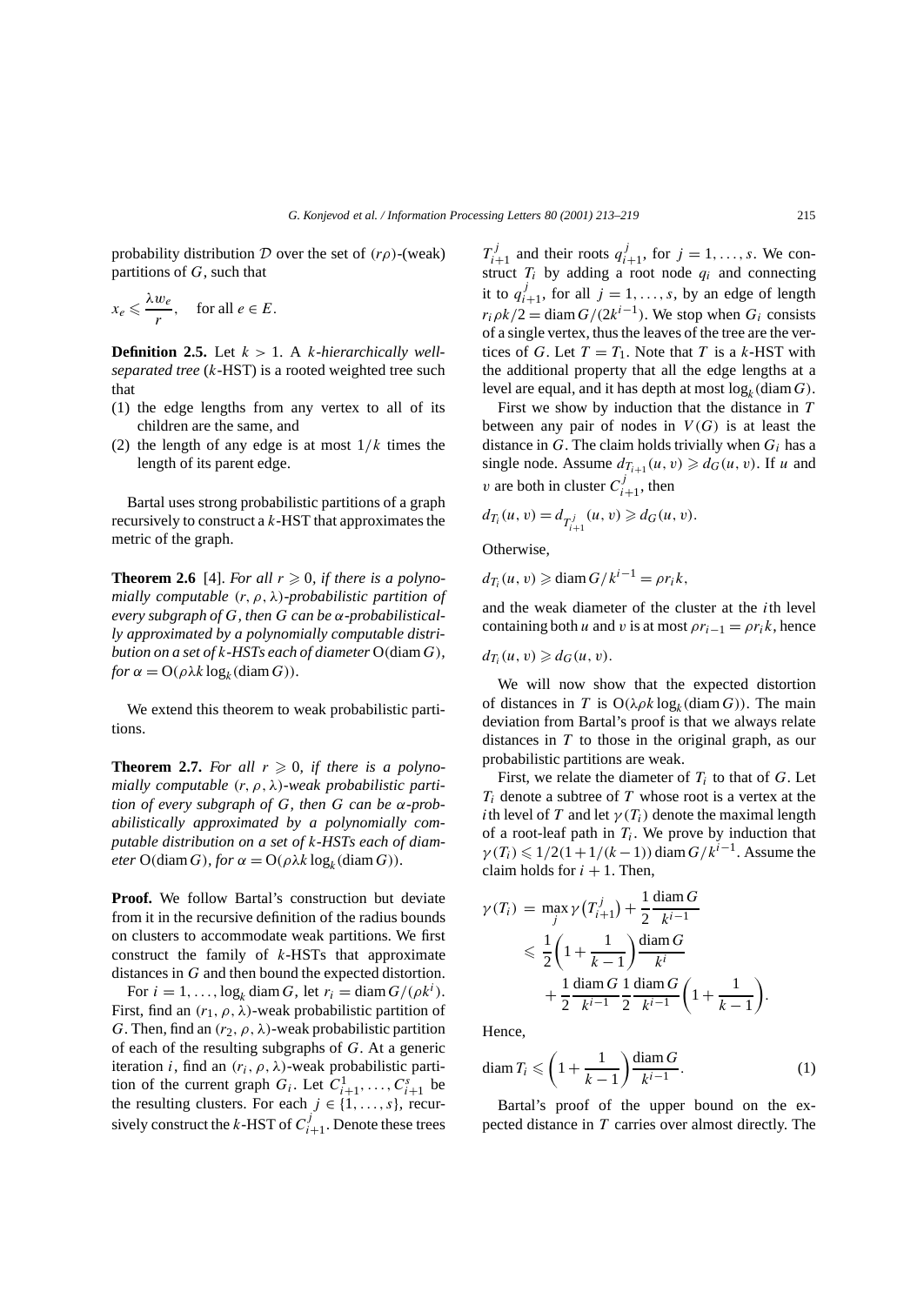1

proof shows by induction on *i* that for some  $h \leq$  $log_k(diam G)$ ,

$$
\mathbf{E}\big[d_{T_i}(u,v)\big] \leq \lambda \rho k \bigg(1+\frac{1}{k-1}\bigg)(h-i)d_{G_i}(u,v).
$$

Assume the claim holds for  $i + 1$ . Let  $A_i$  be the event that a shortest  $u-v$  path is within some cluster  $C_{i+1}^j$  produced at iteration *i*. Then,

$$
\mathbf{E}\Big[d_{T_i}(u,v)|A_i\Big] \n= \mathbf{E}\Big[d_{T_{i+1}^j}(u,v)\Big] \n\leq \lambda \rho k \bigg(1 + \frac{1}{k-1}\bigg)(h - i - 1)d_{C_{i+1}^j}(u,v) \qquad (2)
$$

$$
= \lambda \rho k \left( 1 + \frac{1}{k-1} \right) (h - i - 1) d_{G_i}(u, v). \tag{3}
$$

Let  $x_i(u, v)$  be the probability that some shortest *u*–*v* path crosses between some clusters produced at iteration *i*. Then,

$$
\mathbf{E}\Big[d_{T_i}(u, v)\Big] \leq x_i(u, v) \operatorname{diam} T_i + (1 - x_i(u, v))\mathbf{E}\Big[d_{T_i}(u, v)|A_i
$$
\n
$$
\leq \lambda \frac{d_{G_i}(u, v)}{r_i} \operatorname{diam} T_i + \mathbf{E}\Big[d_{T_i}(u, v)|A_i\Big]
$$
\n
$$
\leq \lambda \frac{d_{G_i}(u, v)}{\operatorname{diam} G} \rho k^i \left(1 + \frac{1}{k-1}\right) \frac{\operatorname{diam} G}{k^{i-1}}
$$
\n
$$
+ \lambda \rho k \left(1 + \frac{1}{k-1}\right) (h - i - 1) d_{G_i}(u, v)
$$
\n
$$
= \lambda \rho k \left(1 + \frac{1}{k-1}\right) (h - i - 1) d_{G_i}(u, v)
$$
\n
$$
+ \lambda \rho k \left(1 + \frac{1}{k-1}\right) (h - i - 1) d_{G_i}(u, v)
$$
\n
$$
= \lambda \rho k \left(1 + \frac{1}{k-1}\right) (h - i) d_{G_i}(u, v).
$$

The first inequality is derived by examining whether the shortest  $u-v$  path crosses cluster boundaries. The second inequality follows since in an  $(r_i, \rho, \lambda)$ -weak probabilistic partition,  $x_i(u, v) \leq \sum_{e \in P} x_e$ , and thus  $x_e \le \lambda w_e/r_i$  implies  $x_i(u, v) \le \lambda \cdot d_{G_i}(u, v)/r_i$ . The third inequality uses  $(1)$ , the definition of  $r_i$  and  $(2)$ .

Finally, since  $h \leq \log_k(\text{diam } G)$ ,  $\mathbf{E}[d_T(u, v)] \leq$  $\lambda \rho k(1 + \frac{1}{k-1}) \log_k(\text{diam } G) d_G(u, v).$   $\Box$ 

**Remark.** Bartal (personal communication, 1997) has pointed out that the diam *G* bound in the above proof

can be replaced by *n* by using the idea of  $\frac{1}{n}$ -forcing weak partitions as in [4].

# **3. Probabilistic partition of graphs without** *Ks,s* **minors**

In this section we randomize the decomposition of Klein et al. [11] to show that given a graph *G* and parameters  $\delta$  and  $s$ , either  $G$  has a  $K_{s,s}$  minor, or there is a  $(\delta, O(s^2), s)$ -weak probabilistic partition of any subgraph of *G*. This result together with Theorem 2.7 yields a family of *k*-HSTs that  $O(s^3 k \log_k \text{diam } G)$ probabilistically approximates the metric of *G*.

We first describe their decomposition procedure. Let  $\delta > 0$  be given. Find a breadth-first-search tree of *G* starting from any vertex as the root. If the depth of the tree is less than  $\delta$ , stop. Otherwise choose  $\eta \in \{1, 2, \ldots, \delta\}$ , and divide *V* into clusters of vertices whose distance from the root is between  $\eta + i\delta$  and  $\eta + (i + 1)\delta - 1$ , for  $i = 0, 1, \ldots$ , by deleting edges that cross the clusters. Recursively apply the same procedure to each cluster. The depth of the recursion is *s*, if *G* has no  $K_{s,s}$  minor (thus,  $s = 3$  for a planar graph). In [11],  $\eta$  is chosen to minimize the number of edges removed. Using this decomposition, Klein et al. show the following:

**Theorem 3.1.** *A graph G without a Ks,s minor can be decomposed into subgraphs of weak diameter* 4*δs*<sup>2</sup> *by removing a constant (s/δ) fraction of edges, where*  $s < \delta <$  diam *G*.

Our key observation is that the bound on the weak diameter is independent of the choice of the root or the choice of  $\eta$  at any level of the recursion. We simply pick the root and *η* uniformly at random from the set of all available vertices and {1*,...,δ*}, respectively.

**Theorem 3.2.** *If a graph G does not contain a*  $K_{s,s}$ *minor, then the decomposition procedure outputs a*  $(δ, 4s<sup>2</sup>, s)$ *-weak probabilistic partition of G*.

**Proof.** By Theorem 3.1, the weak diameter of the clusters is at most  $4\delta s^2$ . Therefore, each of the partitions that may result as a consequence of particular choices of the cutting parameter  $\eta$  is a  $4\delta s^2$ -weak partition of *G*. Since *η* and the root are chosen uniformly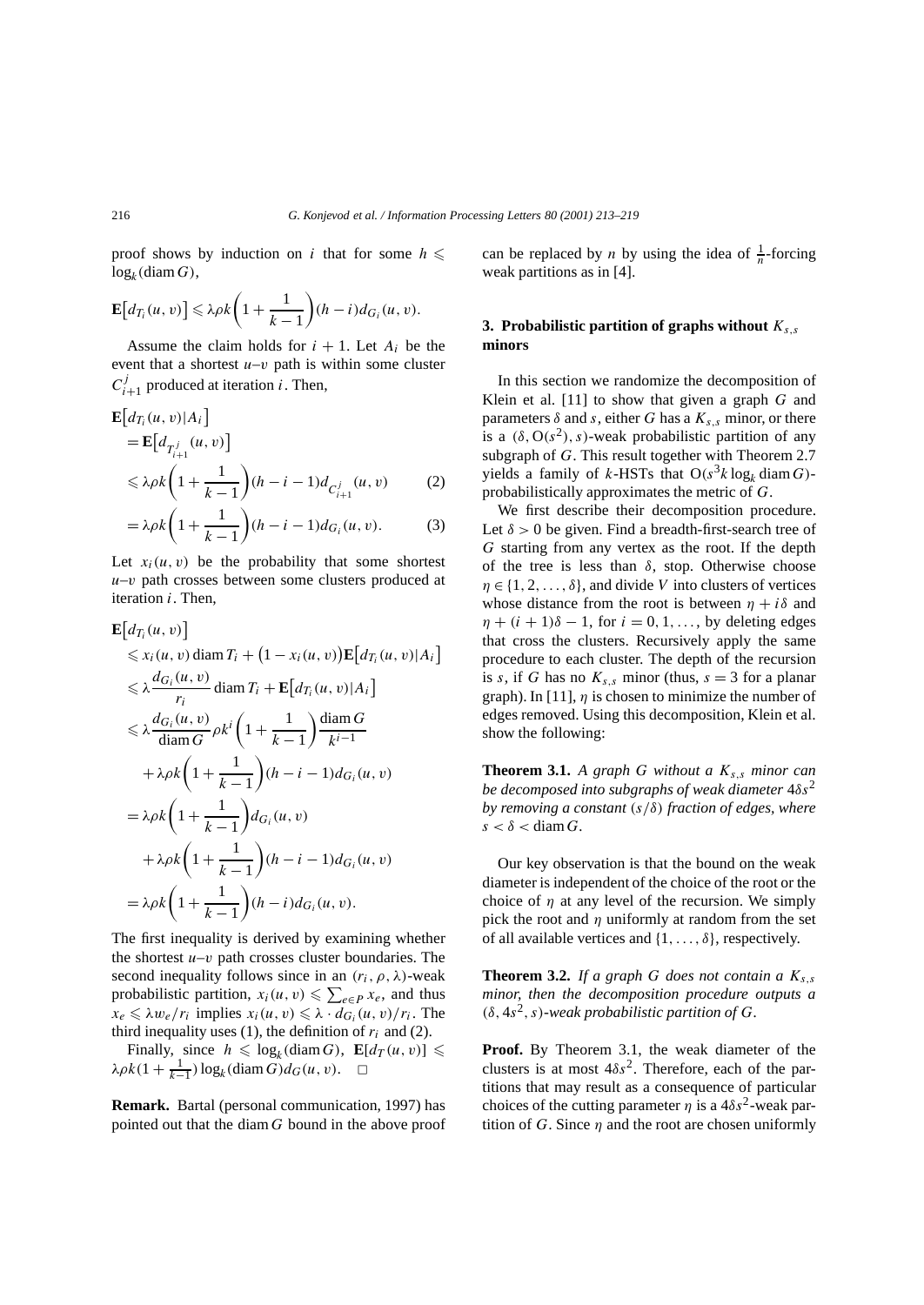at random, the probability that a given edge will be deleted is at most 1*/δ* at every level of the recursion. Since the recursion terminates after at most *s* levels, the union bound gives  $x_e \leq w_e s/\delta$ .  $\Box$ 

The following result easily follows from Theorems 2.7 and 3.2.

**Corollary 3.3.** *Let G be a weighted graph without a Ks,s minor. Then G can be α-probabilistically approximated by a polynomially computable distribution on a set of k-HSTs, for*  $\alpha = O(s^3 k \log k(\text{diam } G))$ *.* 

# **4. Lower bounds**

In this section we show that the metric of a 2-dimensional  $n \times n$  grid, which we denote by  $G(n, 2)$ , cannot be  $\alpha$ -probabilistically approximated by a tree for any  $\alpha = o(\log n)$ . The result is an extension of a theorem of Alon et al. [2].

An often used method of proving lower bounds for (the running time or the performance guarantee of) randomized algorithms is that of Yao [17,13], based on the minimax principle of linear programming. Consider a randomized algorithm as a distribution *p* on a set of deterministic algorithms  $A \in \mathcal{A}$ . If *q* is any distribution on the set of inputs  $I \in \mathcal{I}$ , then

$$
\min_{A \in \mathcal{A}} \mathbf{E}_q \big[ cost(I, A) \big] \leqslant \mathbf{E}_p \big[ \max_{I \in \mathcal{I}} cost(I, A) \big]. \tag{4}
$$

**Definition 4.1.** Let *T* be a spanning tree of the graph *G*. The distortion of an edge *e* with respect to *T* is the length of the unique path in *T* between the endpoints of *e*. We denote this by dist $T(e)$ .

Alon et al. [2] prove the following lower bound on the expected distortion.

**Theorem 4.2.** Let  $T$  be a spanning tree of  $G(n, 2)$ *.* If *q* is the uniform distribution on the edges of  $G(n, 2)$ *, then*

$$
\mathbf{E}_q\big[\operatorname{dist}_T(e)\big] \geq \frac{1}{2048}\ln n - \mathcal{O}(1).
$$

Note that from (4) it follows that a lower bound for expected distortion of an edge (like the one in Theorem 4.2) translates to the same lower bound for probabilistic approximation by spanning trees. Thus we only need to show that the proof from [2] can be extended to the more general notion of probabilistic approximation by trees that are not necessarily subgraphs of the original graph.

First of all, we may assume that all the grid vertices are the leaves of the tree we consider (otherwise, add edges of length zero and make the grid vertices leaves). Further, we can reduce the maximum degree of the tree to 4 by splitting any vertex of degree greater than 4 into two vertices (dividing the neighbors between the two vertices) and connecting them by edges of length 0.

**Definition 4.3.** We call a tree *T* a *super-spanning tree* of the grid  $G = G(n, 2)$ , if

- (1)  $d_T(x, y) \geq d_G(x, y) \forall x, y \in V(G)$ ,
- (2) every vertex of *G* is a leaf of *T* , and
- (3) degree of every vertex of *T* is at most 4.

Note that a super-spanning tree of a grid need not be a spanning tree. However, the only obstacle is the requirement (2) which can be satisfied by adding edges of cost 0. Thus it is sufficient to generalize Theorem 4.2 to super-spanning trees.

**Lemma 4.4** [2]. *If A is a set of at least*  $\alpha^2$  *vertices of*  $G(n, 2)$ *, and*  $|A| \leq n^2/2$ *, then there are at least*  $\alpha$ *rows or at least α columns that A intersects but does not fill.*

**Lemma 4.5** (variant of Lemma 6.4 of [2]). Let  $T'$  be *a subtree of a super-spanning tree of*  $G(n, 2)$ *, and* A *be the set of leaves of T'. If A contains at least*  $\alpha^2$ *vertices* (*of*  $G(n, 2)$ *), where*  $|A| \le n^2/2$ *, and B is a set of at most four vertices in T , then there are at least α/*2 *vertices in A that have neighbors outside A and have distance at least α/*16 *from each vertex of B.*

**Proof.** By the previous lemma there is a set *S* of at least *α* vertices in *A* that are in distinct rows (or columns), and have neighbors outside  $A$  (hence  $T'$ , as well). Because distances in *T* overestimate distances in *G*, any vertex of *B* can be within  $\alpha/16$  of at most  $\alpha/8$  vertices of *S* in *T'*. So, at least  $\alpha/2$  vertices of *S* are more than  $\alpha/16$  away from any vertex of *B*.  $\Box$ 

**Lemma 4.6** (variant of Lemma 6.5 of [2]). *If T is a* super-spanning tree of  $G(n, 2)$  and  $1 \le \alpha \le n/16$ ,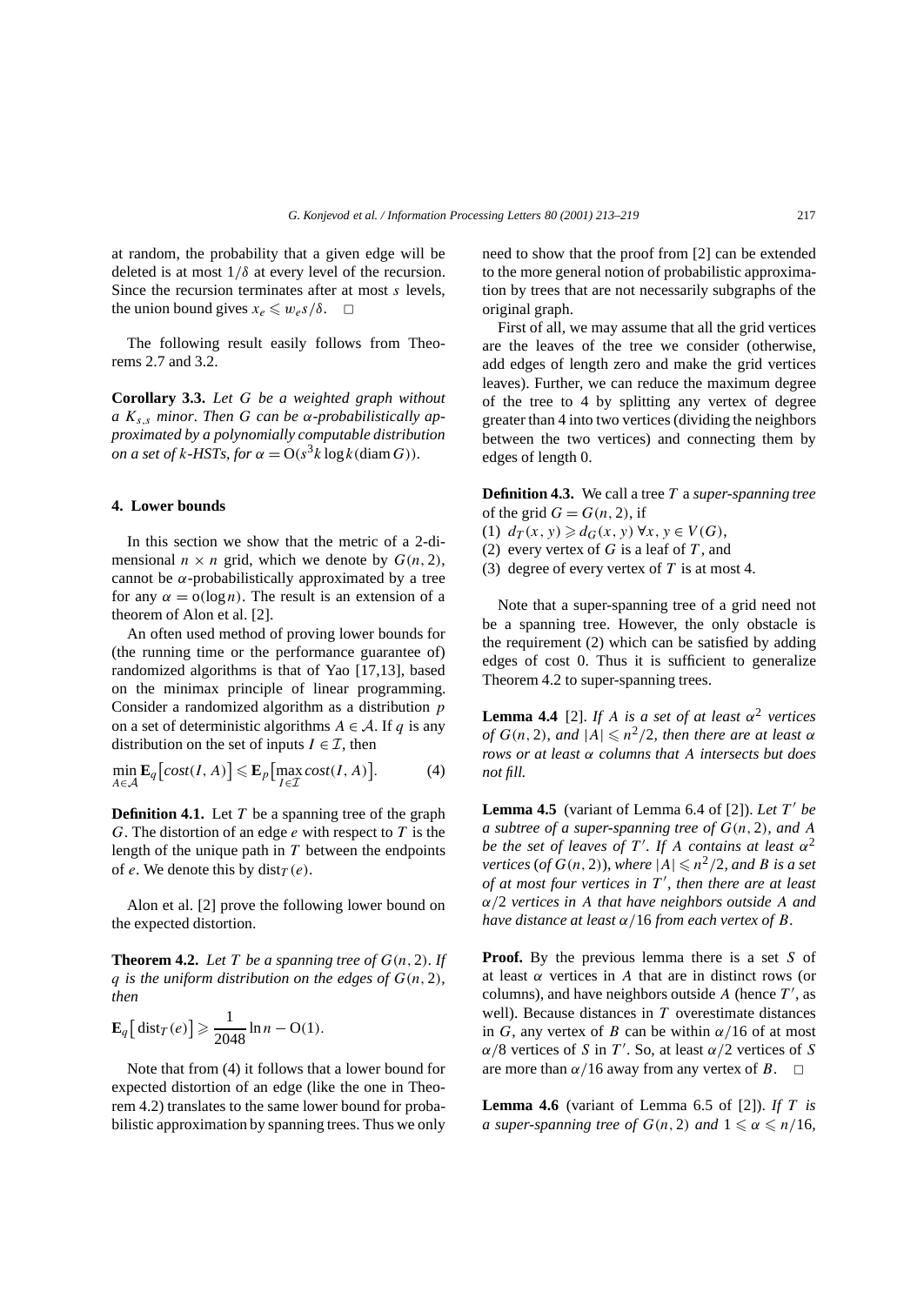*then there are at least*  $n^2/(64\alpha)$  *edges e such that*  $dist_T(e) \geqslant \alpha/16$ *.* 

**Proof.** Any tree on  $m > 1$  vertices with maximum degree 4 can be split in two smaller subtrees, each of which has at least  $(m^2 - 1)/4 \ge m^2/8$  leaves by deleting a single edge. We use this observation starting with *T* , and repeatedly delete an edge from the biggest remaining component so that this component is split as evenly as possible. In this way, we delete  $\lceil n^2/(8\alpha^2) \rceil - 1$  edges. The average number of leaves in a component is  $8\alpha^2$ , and each of the  $\lceil n^2/(8\alpha^2) \rceil$ components has at least  $\alpha^2$  leaves.

The average number of deleted edges incident with a component is less than 2, so at least half the components are incident with at most 4 deleted edges. Let *D* be the set of such components and let  $T'$  be one of the components in *D*. Let *A* be the set of leaves of  $T'$  and  $B$  be the set of vertices in  $T'$  incident on the deleted edges. Then, by Lemma 4.5 there are at least  $\alpha/2$  leaves in T' that are at distance at least  $\alpha/16$ from each vertex of *B*, and that have neighbors outside *A*. The paths in *T* from any of these *α/*2 vertices in *A* to their neighbors outside *A* must go through a vertex of *B*. Applying the same reasoning to each of the  $n^2/(16\alpha^2)$  components in *D*, and taking into account double-counting, we get a total of  $n^2/(64\alpha)$ edges whose distortion in *T* is more than  $\alpha/16$ .  $\Box$ 

**Theorem 4.7** (Theorem 6.6 in [2]). *If T is a superspanning tree of*  $G = G(n, 2)$ *, and an edge is chosen uniformly at random from E(G), then*

$$
\mathbf{E}\big[\mathrm{dist}_T(e)\big] \geqslant \frac{1}{2048}\ln n - \mathrm{O}(1).
$$

The proof uses Lemma 4.6 and is otherwise identical to that in [2].

### **5. Obtaining a spanning tree of the original metric**

Many recent network design approximation algorithms use probabilistic approximations by tree metrics, e.g., the buy-at-bulk network design problems [3], the group Steiner tree problem [6], and the communication cost spanning tree problem [16]. The key idea is that the expected cost of an optimal solution in the tree metrics is at most  $O(log^2 n)$  times the optimum and

furthermore, it is easy to find the minimum or nearminimum cost network in a tree metric. To transform the solution in the tree metric to one in the original metric, it is convenient if the tree is a spanning tree of the original metric, so the solution edges form a subforest of this spanning tree. However, this is not the case in the *k*-HST construction due to the addition of new internal nodes.

We show that HSTs can be made spanning trees of the original metric (not necessarily of the original graph) while doubling the expected distortion. This is similar to a lifting procedure of Jiang, Lawler and Wang [8]. The resulting spanning trees are not guaranteed to be hierarchically well-separated, but this is not a concern in the mentioned network design applications.

**Theorem 5.1.** *Any k-HST T resulting from weak or strong probabilistic partitions as described in the proof of Theorem* 2*.*7 *can be replaced by a tree T whose vertex set is V (G), such that*

$$
d_G(u, v) \le d_T(u, v) \le 2d_{T'}(u, v)k/(k-1)
$$
  
for any  $u, v \in V(G)$ .

**Proof.** By construction of  $T'$  described in the proof of Theorem 2.7, the set of leaves of  $T'$  is exactly the set of vertices of *G*. Also,  $d_G(u, v) \le d_{T'}(u, v)$ .

Let *v* be an arbitrary vertex of  $G$  in  $T'$  such that the parent *w* of *v* is not a vertex of *G*. Shrink the edge *wv* and identify *v* with *w*. Repeat this until all the vertices of the tree are vertices of the original graph *G*. Finally, multiply the length of every edge by  $2k/(k-1)$ . Let *T* denote the resulting tree.

Clearly,  $d_T(u, v) \leq 2d_{T'}(u, v)k/(k-1)$ , as the distance could only have decreased in the shrinking process. To prove the lower bound, let *u* and *v* be leaves of  $T'$  and  $w$  be their least common ancestor. Let  $l_w$  be the length of the edges from  $w$  to its children. From the definition of a *k*-HST, it follows that  $d_T(u, v) \leq 2l_w k/(k-1)$ . Thus,  $d_T(u, v) \geq$  $2l_w k/(k-1)$  ≥  $d_{T'}(u, v)$  ≥  $d_G(u, v)$ . <del>□</del>

Note that at the end of the shrinking algorithm, a spanning tree of the metric is obtained and we may replace the updated edge weights by the original weights in the metric without increasing the distortion.